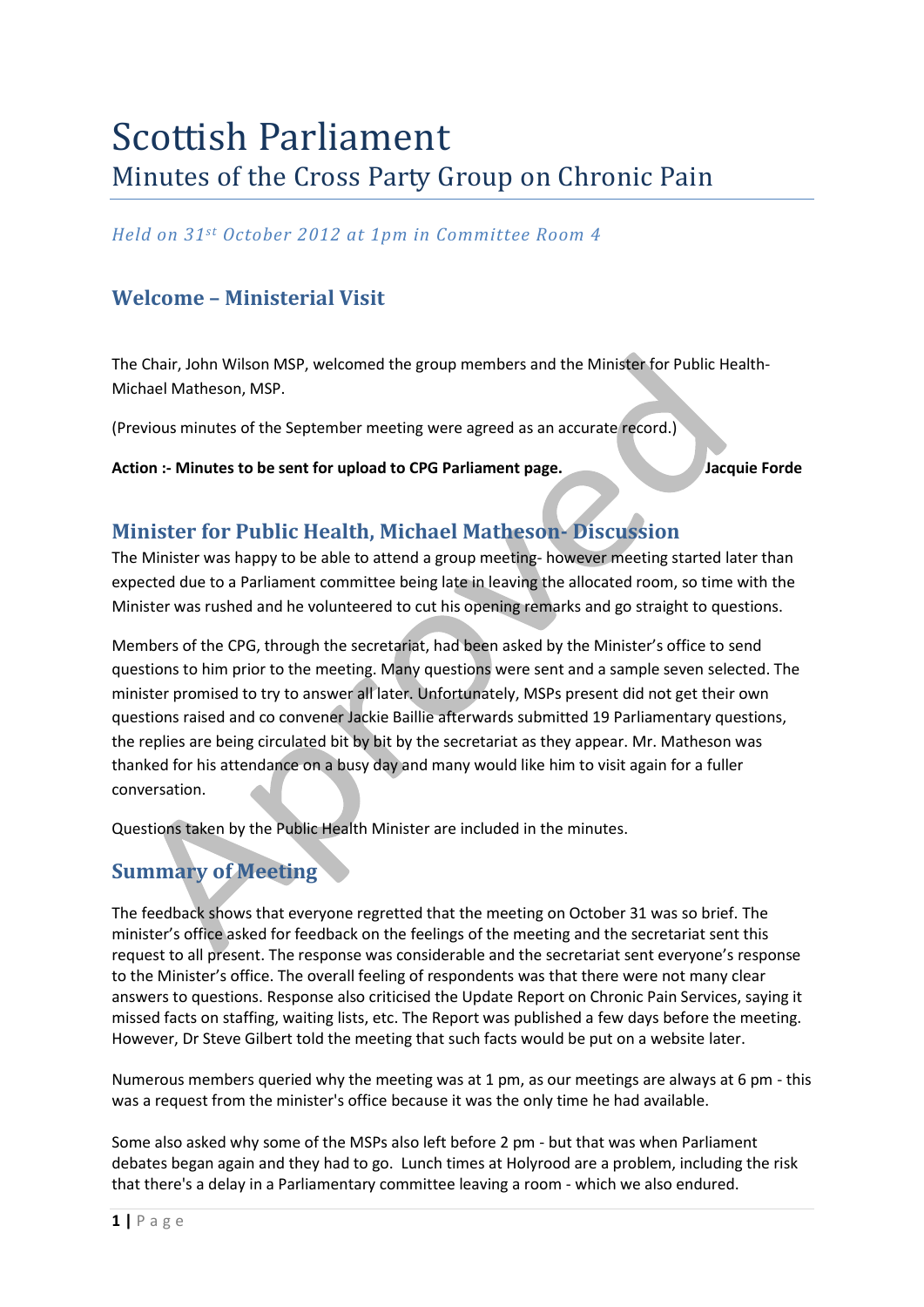Because it was lunch time, a big attendance and some had travelled many miles, a snack lunch was supplied, rather than our usual £60 for tea and biscuits.

Medtronic agreed to sponsor the snack lunch. But they have informed the secretariat that due to their internal processes that our application had arrived too late for their system and are unable to settle the catering bill.

Our voluntary secretary has had to pay the £248.88 bill personally from her not for profit organisation , The Wellbeing Alliance to avoid problems for the cross party group.

#### **Thank you.**

We'd like to thank everyone who attended this meeting for their dedication. Members took the trouble to travel from, for instance, Aberdeen, Norfolk, Kelty, East Lothian, Lanarkshire, Glasgow, not forgetting that even members in or near Edinburgh broke into a busy day.

New Supporters:

We'd like to welcome warmly more new supporters, including strong crusaders for patients.

Ian Semmons is chair of Action on Pain, which he, as a pain sufferer, founded in 1998. Action on Pain covers the UK and the charity had become concerned about Scottish services because they get many calls from Scotland asking for help. That is why he made the long and awkward journey from Norfolk to be with us and pledges his continued support and attendance as often as possible. [www.action-on-pain.co.uk](http://www.action-on-pain.co.uk/)

Another respected crusader is Mairi O'Keefe, chief executive of Leuchie House, East Lothian, respite centre for people with chronic disabilities. Mairi refused to accept closure when the Multiple Sclerosis Society aimed to shut Leuchie, their only respite centre in Scotland. Mairi, Leuchie staff, guests, some MSPs and the Scottish community saved Leuchie House by starting their own organisation. Leuchie welcomed 476 guests in their first independent year and have also relaunched a day respite service.

For those interested, Leuchie House still helps MS sufferers but has widened scope to other chronic conditions. [www.leuchiehouse.org.uk](http://www.leuchiehouse.org.uk/)

**Date of next meeting** 29<sup>th</sup> January 2013 at 5.45 pm

**AOB NO AOB noted** 

**Secretariat Contact Details : Jacqueline Forde, Chief Executive , The Wellbeing Alliance** [Jacquie@thewellbeingalliance.com](mailto:Jacquie@thewellbeingalliance.com)

07717 582980 [www.thewellbeingalliance.com](http://www.thewellbeingalliance.com/)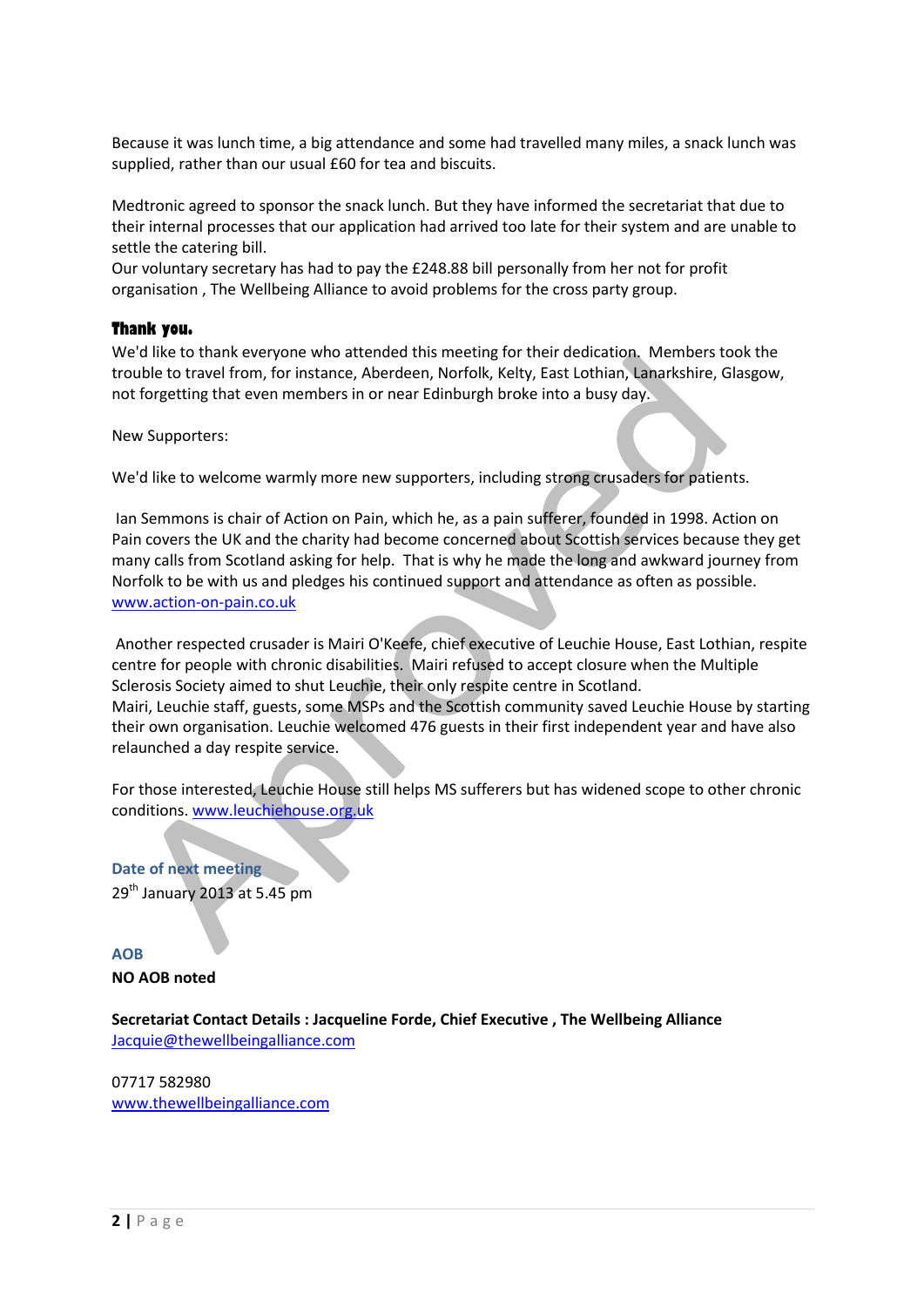## **Questions Asked by the CPG to the Public Health Minister**

1. Dorothy-Grace Elder, founder of the Parliament's chronic pain campaign and cross party group: Can we now have an explanation over why funding to help pain sufferers was deemed "inappropriate" by the previous health secretary, in contrast with other issues - e.g. obesity, smoking, drugs - which receive tens of millions in direct funding on top of NHS board investment? And what's the deadline for the GRIPS report and the Scottish Service Model for chronic pain being fully implemented - and how can this happen without funding from the Government or Boards?

2. Professor Martijn Steultjens, Professor of Musculoskeletal Heath, Caledonian University: Has the Government identified any areas of care that could be disinvested in, to free up funds for improvements to chronic disease care? And, in the Minister's view, is the NHS in its current guise well equipped to deal with patients with often multiple chronic disorders - it looks like it won't be able to stand up to what's coming in the next few decades. The suggestion that a lot of chronic pain care should be provided through self management and voluntary sector involvement I read as a notice of future failure. I would much prefer it if this message was just given straight, without the politics. Isn't a wake up call needed?

3. John Thomson pain sufferer and founder member of the cross party group 12 years ago: Why has the Scottish Government or their officials not obtained estimated costs for improving pain services throughout Scotland - regardless of whether Government or health boards pay, we need to know this - and will they now obtain these facts from Boards?

4. Linda Mawson, pain sufferer: Will the Minister promise an inpatient service here, to avoid pain patients being sent to Bath and, if Scotland gains independence, would the NHS Trust Hospital in Bath feel inclined to offer their inpatient facility to chronic pain sufferers from Scotland - and why should they?

And is there a deadline for the completion of the "review", started in August, of the previous refusal to have an inpatient service in Scotland?

5. Professor Steultjens: The Health Improvement Scotland report on chronic pain paints a far rosier picture than would be justified based on the information elsewhere in the report. On Page 13, Conclusions, it referred to "significant pain in around 14% and severe pain in 6% of the general population. But only about 0.3% of the chronic pain population were referred to secondary care pain management clinics" and the Report states: "This suggests that the majority of people living with chronic pain will be cared for in the community and primary care"

Isn't that a dangerous and unfounded conclusion to draw from these percentages as it essentially says there is no problem with under provision of care?

6. Children's Chronic Pain Services - we now know the figures for shortages. These include: No doctor funded in Aberdeen, 0.2 of a doctor's time in Glasgow, 0.1 in Edinburgh, no pain nurse in Glasgow, no physiotherapist in Aberdeen or Lothian, no psychologists funded in Aberdeen or Edinburgh and no occupational therapists in any of the three children's hospitals. Why does this report state nevertheless "There are multidisciplinary children's pain management services in the children's hospitals in Glasgow, Edinburgh and Aberdeen?" This was a pre submitted question and, at the meeting, Dr Mary Rose, Royal Hospital for Sick Children, Edinburgh, raised children's pain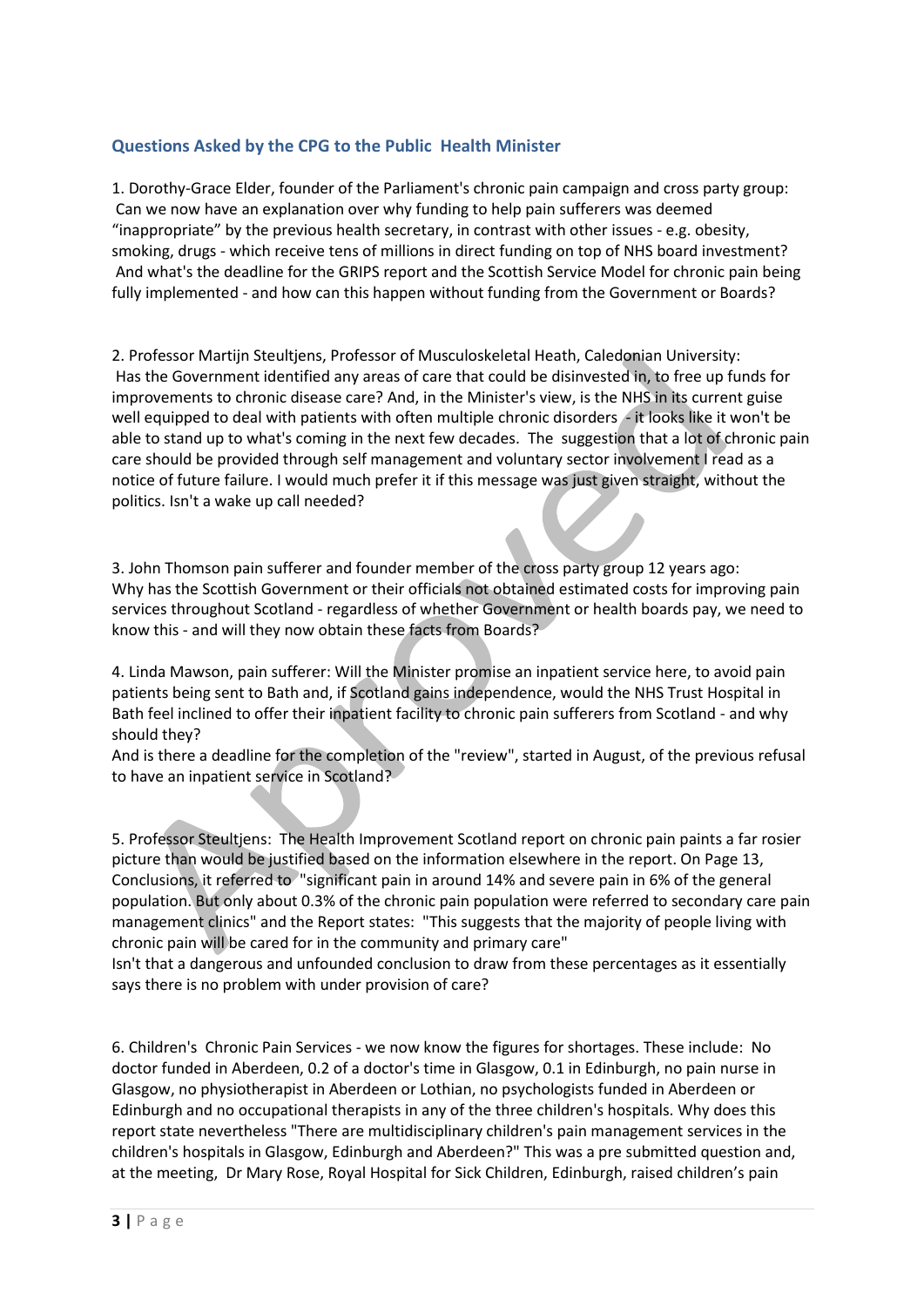services in abbreviated form.

#### 7. Bill Paton, ABPI:

Cheap medication for pain patients: There is currently a significant focus on the primary care prescribing budget, which receives more scrutiny that any other health intervention. Could a more pragmatic approach which was outcome driven for patients be adopted which encouraged effective outcome based measures for patients with chronic pain, rather than cycling through the cheapest products?

#### **Attendees**

#### **MSP's**

Jackie Baillie MSP John Wilson MSP Jackson Carlaw MSP

#### **Secretariat**

Jacqueline Forde

#### **Attendees**

Ian Semmonds Colin Rae Bill Paton Dorothy Grace Elder John Thomson Ann Cassells Christine Martin Linda Mawson Frank Mawson Prof Martijn Steultjens Jean Rafferty Susan Archibald Thom Kay Helen Cadden Diane Thomson Ian Little Sara Watkin Simon Packer Lucy Watson Sarah Stevenson Fiona McPherson Phil Atkinson Peter McCarron